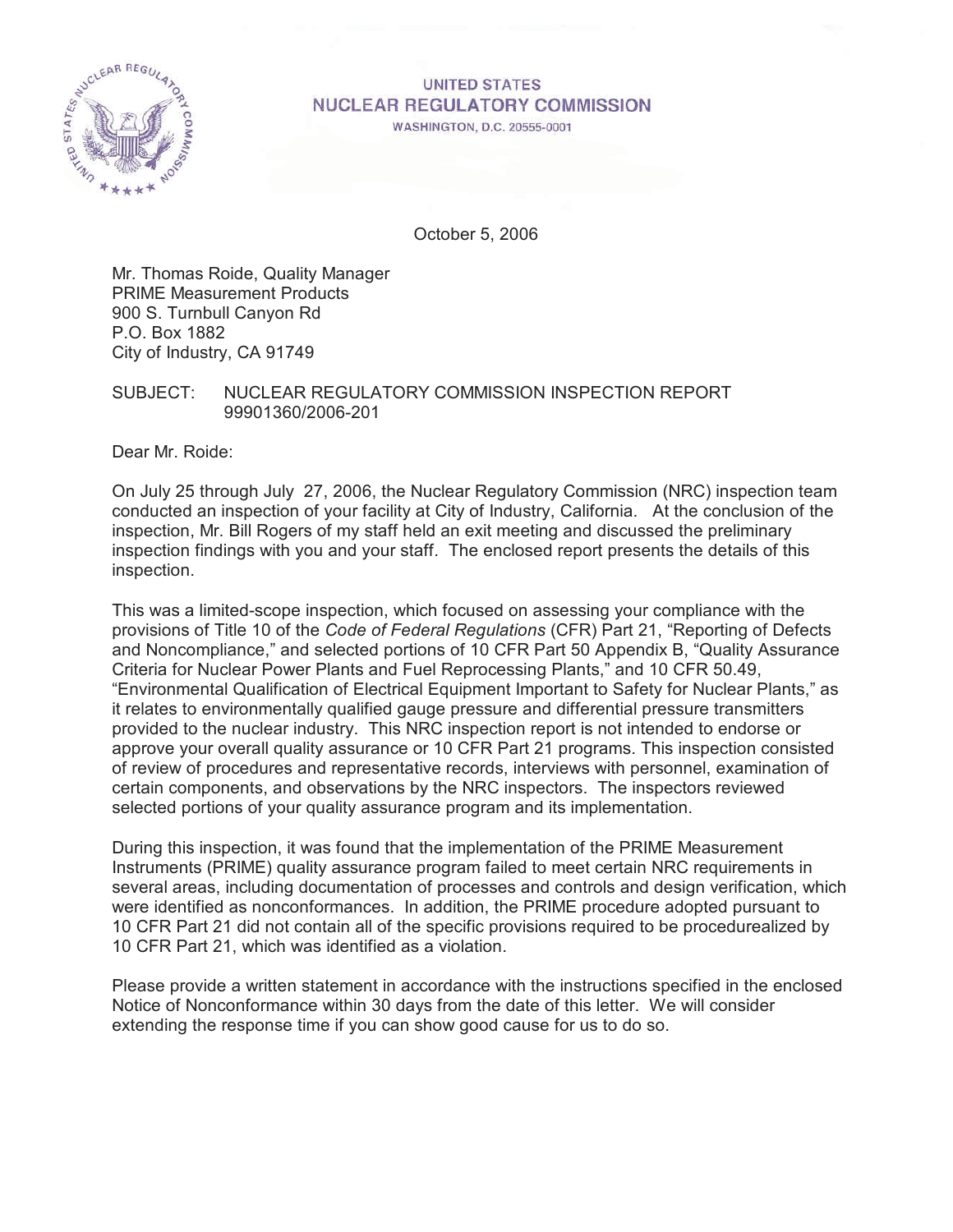Mr. T. Roide  $-2 -$ 

In accordance with 10 CFR 2.790 of the NRC's "Rules of Practice," a copy of this letter and its enclosures will be placed in the NRC Public Document Room (PDR).

Sincerely,

## *(/RA by M. E. Mayfield)*

Michael E. Mayfield, Director Division of Engineering Office of Nuclear Reactor Regulation

Docket No. 99901360

Enclosures: 1. Notice of Nonconformance

- 2. Notice of Violation
- 3. Inspection Report 99901360/2006-201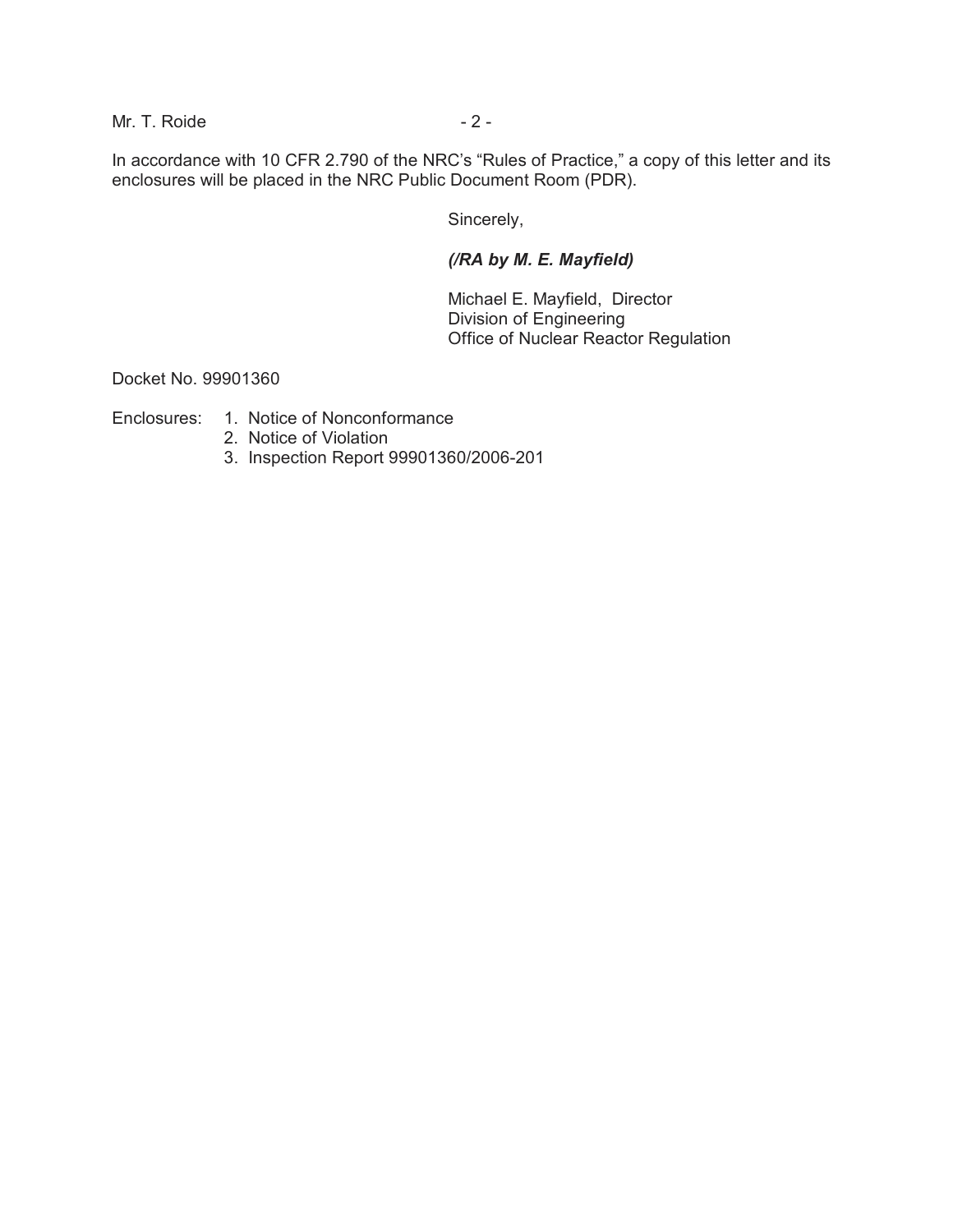Mr. T. Roide  $-2 -$ 

In accordance with 10 CFR 2.790 of the NRC's "Rules of Practice," a copy of this letter and its enclosures will be placed in the NRC Public Document Room (PDR).

Sincerely,

## *(/RA by M. E. Mayfield)*

Michael E. Mayfield, Director Division of Engineering Office of Nuclear Reactor Regulation

Docket No. 99901360

Enclosures: 1. Notice of Nonconformance

- 2. Notice of Violation
- 3. Inspection Report 99901360/2006-201

DISTRIBUTION: EQVB R/F PUBLIC ADAMS/Docket File No. 99901360 ECollins

#### **DISK/DOCUMENT NAME:** E:\Filenet\ML062830056.wpd

**ADAMS ACCESSION No.:** ML062830056

**GTracy** PHiland

ADAMS Availability/Sensitivity: **■** Publicly Available 9 Don-Publicly Available 9 Don-Bublicly Available 9 Don-

Sensitive

**OFC** EQVB:DE:NRR SC:EQVB:DE:NRR D:DE:NRR **NAME** | BRogers (KNaidu for BR) | HHamzehee | MMayfield **DATE** 10/04/06 10/05/06 10/05/06

**OFFICIAL RECORD COPY**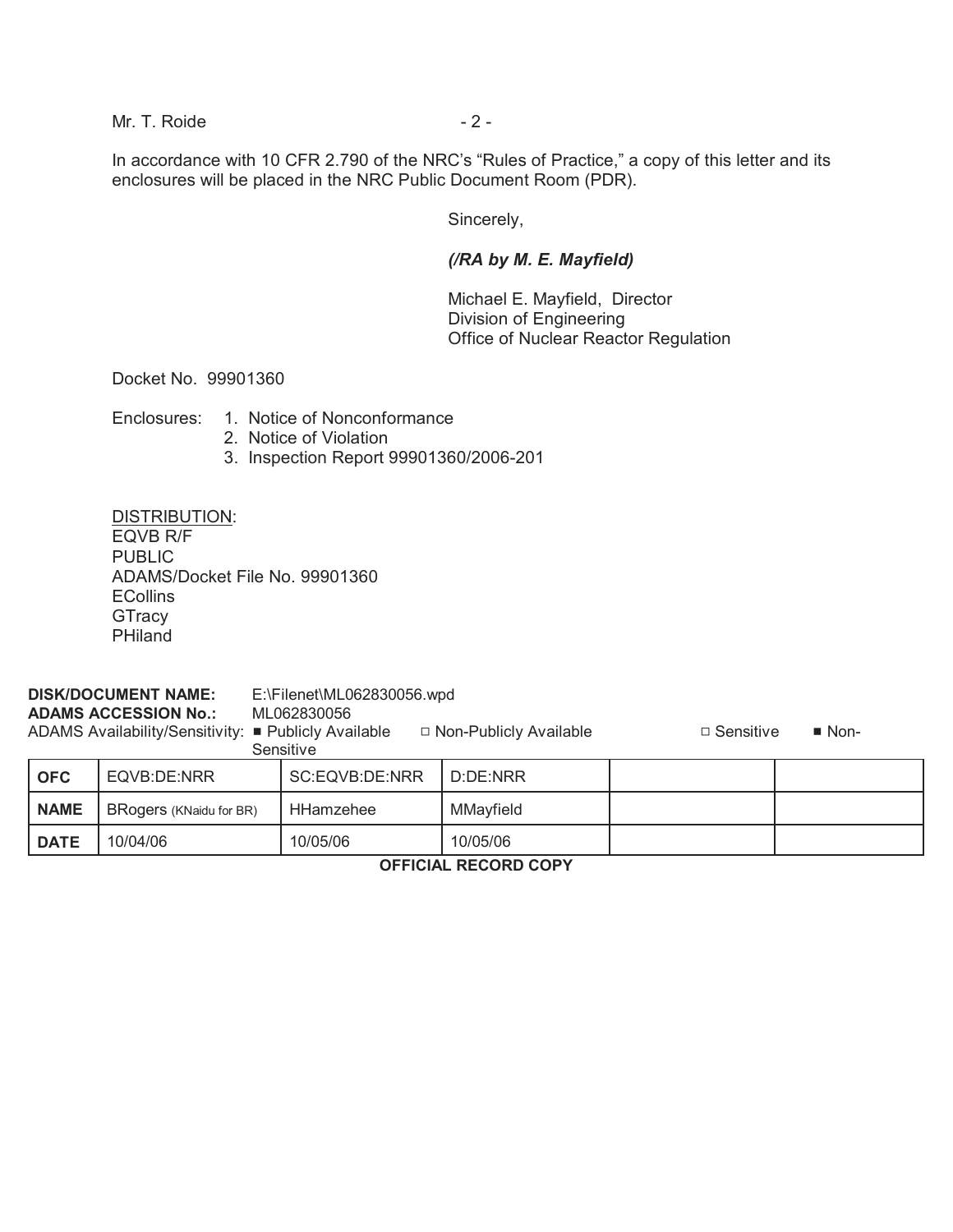# **NOTICE OF NONCONFORMANCE**

PRIME Measurement Products **Docket Number 9991360** City of Industry, California Report Number 9991360/2006-201

Based on the results of a Nuclear Regulatory Commission (NRC) inspection of activities supporting safety-related purchase orders conducted on July 25 -27, 2006, it appears that some of your activities were not conducted in accordance with the NRC requirements summarized below :

(1) Criterion V, "Instructions Procedures and Drawings," of 10 CFR Part 50, Appendix B, states, in part, that activities affecting quality shall be prescribed by documented instructions, procedures, or drawings, of a type appropriate to the circumstances and shall be accomplished in accordance with these instructions, procedures, or drawings. Instructions, procedures, or drawings shall include appropriate quantitative or qualitative acceptance criteria for determining that important activities have been satisfactorily accomplished."

Contrary to the above, PRIME Measurement Products (PRIME) manufactured pressure and differential pressure transmitter connector assemblies, supplied to NRC licensees for use in applications that required components to be environmentally qualified in accordance with 10 CFR 50.49, without appropriate documented manufacturing instructions or quality control inspection criteria.

This issue is identified as Nonconformance 99901360/2006-201-01.

(2) Criterion III, "Design Control," of 10 CFR Part 50, Appendix B, states, in part, that measures shall be established for the selection and review for suitability of application of materials, parts, equipment, and processes that are essential to the safety-related functions of the structures, systems and components. Criterion III also requires, in part, that design control measures shall provide for verifying or checking the adequacy of design, such as by the performance of design reviews, by the use of alternate or simplified calculational methods, or by the performance of a suitable testing program. Where a test program is used to verify the adequacy of a specific design feature,...it shall include suitable qualifications testing of a prototype unit under the most adverse design conditions. Design changes, including field changes, shall be subject to design control measures commensurate with those applied to the original design.

Contrary to the above, PRIME had not demonstrated the environmental qualification, a required design verification process, of Barton Models 763, 763A, and 764 transmitter connector assemblies, without heat-shrink sleeving over the individual external lead wires extending into the epoxy potting material, manufactured subsequent to a post-May 1982 design change. The transmitter connector assemblies were supplied to NRC licensees for use in applications that required components to be environmentally qualified in accordance with 10 CFR 50.49.

This issue is identified as Nonconformance 99901360/2006-201-02.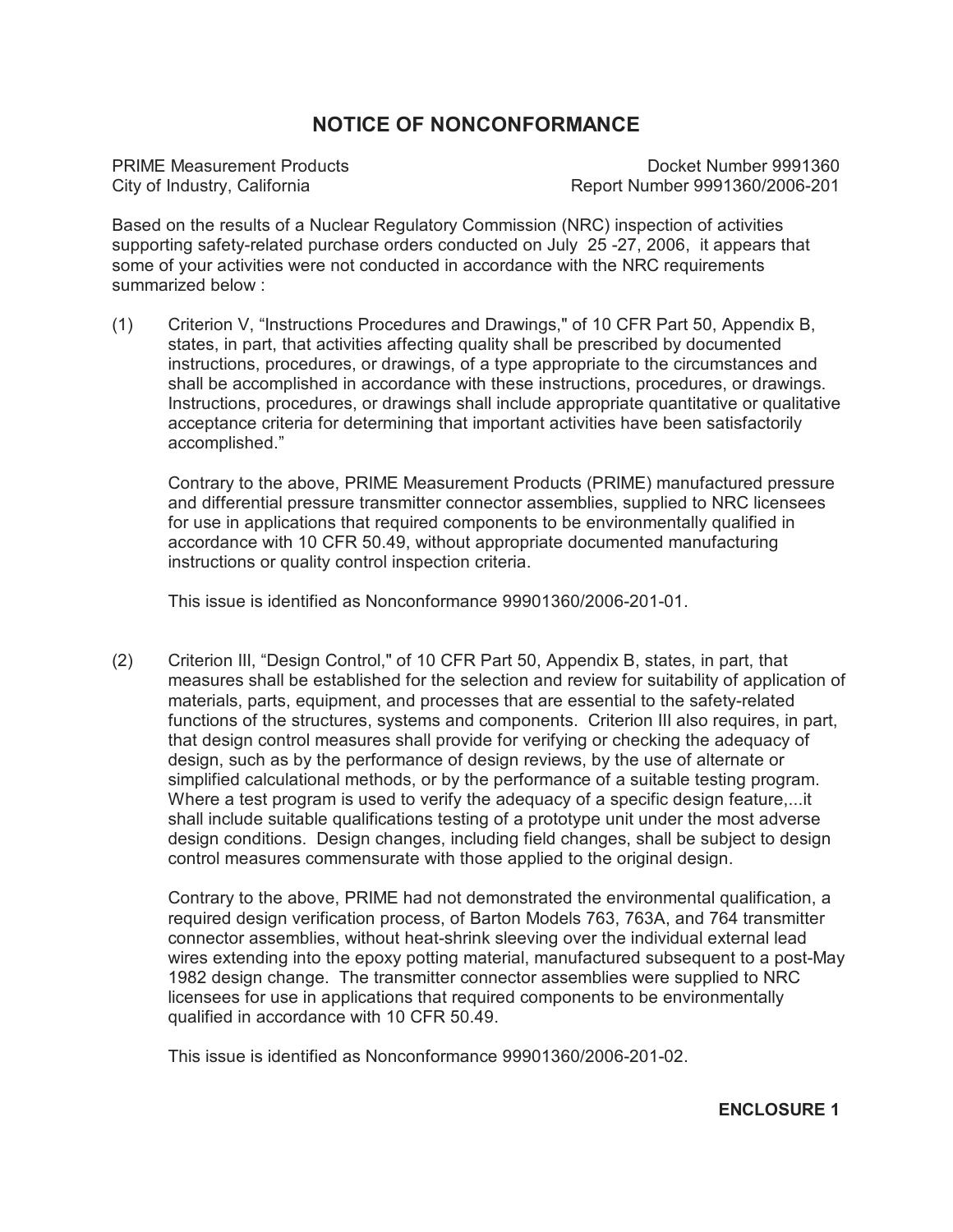Please provide a written statement or explanation to the U.S. Nuclear Regulatory Commission, ATTN: Document Control Desk, Washington, D.C. 20555, with a copy to the Chief, Quality and Vendor Branch B, Division of Engineering, Office of Nuclear Reactor Regulation, within 30 days of the date of the letter transmitting this Notice of Nonconformance. This reply should be clearly marked as a "Reply to Notice of Nonconformance" and should include for each nonconformance: (1) the reason for the nonconformance, or if contested, the basis for disputing the nonconformance, (2) the corrective steps that have been taken and the results achieved, (3) the corrective steps that will be taken to avoid further noncompliances and (4) the dates your corrective action will be completed. Where good cause is shown, consideration will be given extending the response time.

Because your response will be made available electronically for public inspection in the NRC Public Document Room or from the NRC's document system, Agency-wide Documents Access and Management System (ADAMS), to the extent possible, it should not include any personal privacy, proprietary, or safeguards information so that it can be made available to the public without redaction. ADAMS is accessible from the NRC Web site at http://www.nrc.gov/readingrm/adams.html. If personal privacy or proprietary information is necessary to provide an acceptable response, then please provide a bracketed copy of your response that identifies the information that should be protected and a redacted copy of your response that deletes such information. If you request withholding of such material, you must specifically identify the portions of your response that you seek to have withheld and provide in detail the bases for your claim of withholding (e.g., explain why the disclosure of information will create an unwarranted invasion of personal privacy or provide the information required by 10 CFR 2.790(b) to support a request for withholding confidential commercial or financial information). If safeguards information is necessary to provide an acceptable response, please provide the level of protection, described in 10 CFR 73.21.

Dated this  $5<sup>th</sup>$  day of October, 2006.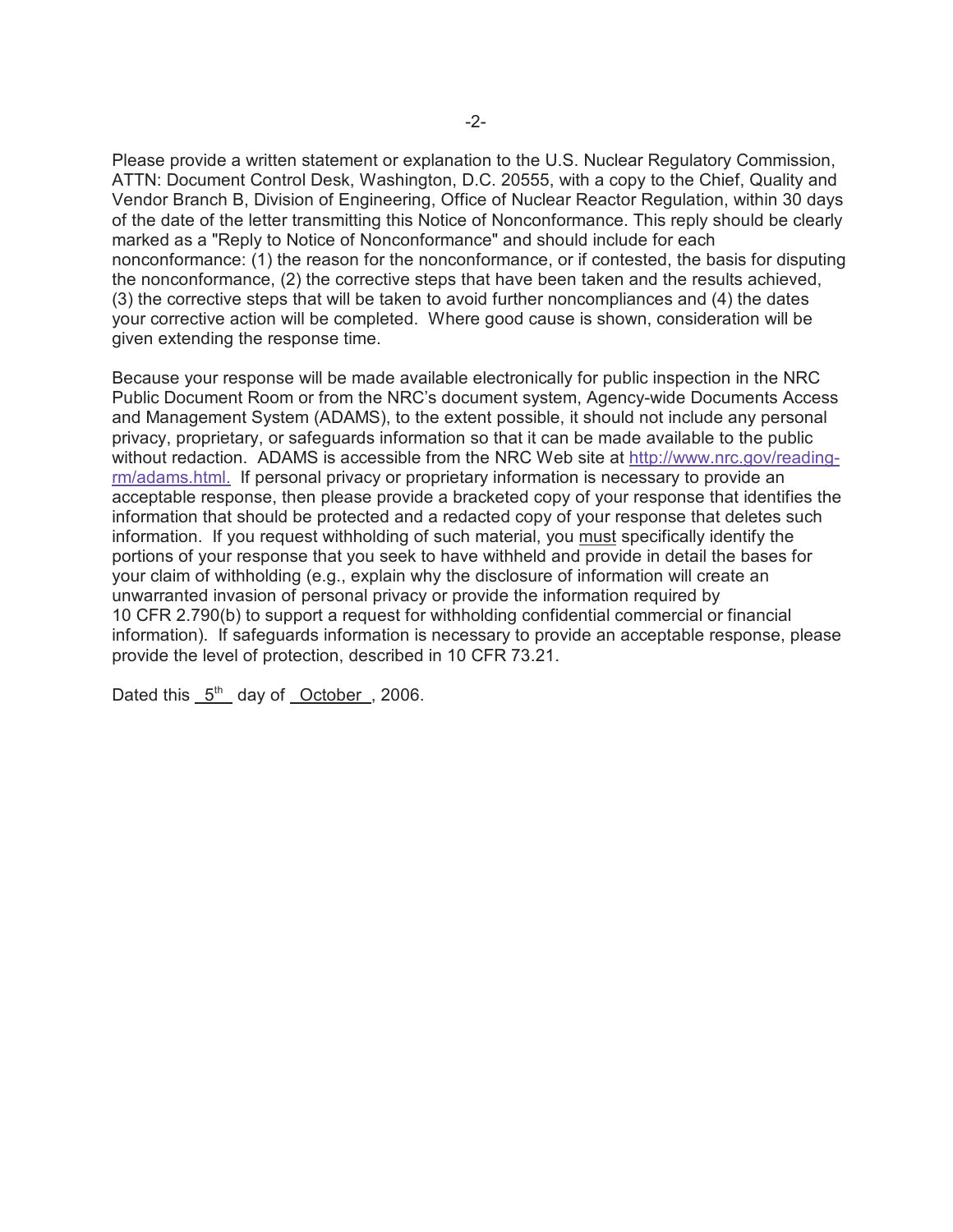# **NOTICE OF VIOLATION**

PRIME Measurement Products **Docket No. 99901360** City of Industry, California Report Number 9991360/2006-201

During an NRC inspection of Prime Measurement Products (PRIME) conducted at City of Industry, California on July 25 - 27, 2006, a violation of NRC requirements was identified. In accordance with the "General Statement of Policy and Procedure for NRC Enforcement Actions," NUREG-1600, the violation is listed below:

Paragraph 21.21(a), "Notification of Failure to Comply or Existence of a Defect and its Evaluation," of Part 21, "Reporting of Defects and Noncompliance," of Title 10 of the *Code of Federal Regulations* (10 CFR 21.21(a)) requires, in part, that each individual, corporation partnership, or other entity subject to the regulations in this part shall adopt appropriate procedure to - (a)(1) Evaluate deviations and failures to comply to identify defects and failures to comply associated with substantial safety hazards as soon as practicable, and, except as provided in paragraph (a)(2) of this section, in all cases within 60 days of discovery, in order to identify a reportable defect or failure to comply that could create a substantial safety hazard, were it to remain uncorrected, and  $(a)(2)$  for deviations which cannot be evaluated within 60 day from discovery of the deviation or failure to comply, an interim report must be prepared and submitted to the commission and (a)(3) a director or responsible officer subject to the regulations of this part is informed as soon as practicable, and in all cases, within the 5 working days after completion of the evaluation required by paragraph 21.21(a)(1).

Contrary to the above, the applicable PRIME quality assurance procedure adopted pursuant to the requirements of 10 CFR Part 21, Quality Assurance Program QU-121, "NRC Regulations to 10 CFR Part 21," Revision 3, dated September 24, 2003, did not contain all of the provisions required to be included in procedures by 10 CFR 21.21(a). Omitted were the provision for interim reports per paragraph 21.21(a)(2) and the provision for notification of a director or responsible officer per paragraph 21.21(a)(3). This issue is identified as Violation 99901360/2006-201-03

This is a minor violation.

Pursuant to the provisions of 10 CFR 2.201, PRIME Measurement Products is hereby required to submit a written statement or explanation to the U.S. Nuclear Regulatory Commission, ATTN: Document Control Desk, Washington, DC 20555 with a copy to the Director, Division of Engineering, Office of Nuclear Reactor Regulation, within 30 days of the date of the letter transmitting this Notice of Violation (Notice). This reply should be clearly marked as a "Reply to a Notice of Violation and should include for each violation: (1) the reason for the violation, or, if contested, the basis for disputing the violation or severity level, (2) the corrective steps that have been taken and the results achieved, (3) the corrective steps that will be taken to avoid further violations, and (4) the date when full compliance will be achieved. Your response may reference or include previous docketed correspondence, if the correspondence adequately addresses the required response. Where good cause is shown, consideration will be given to extending the response time.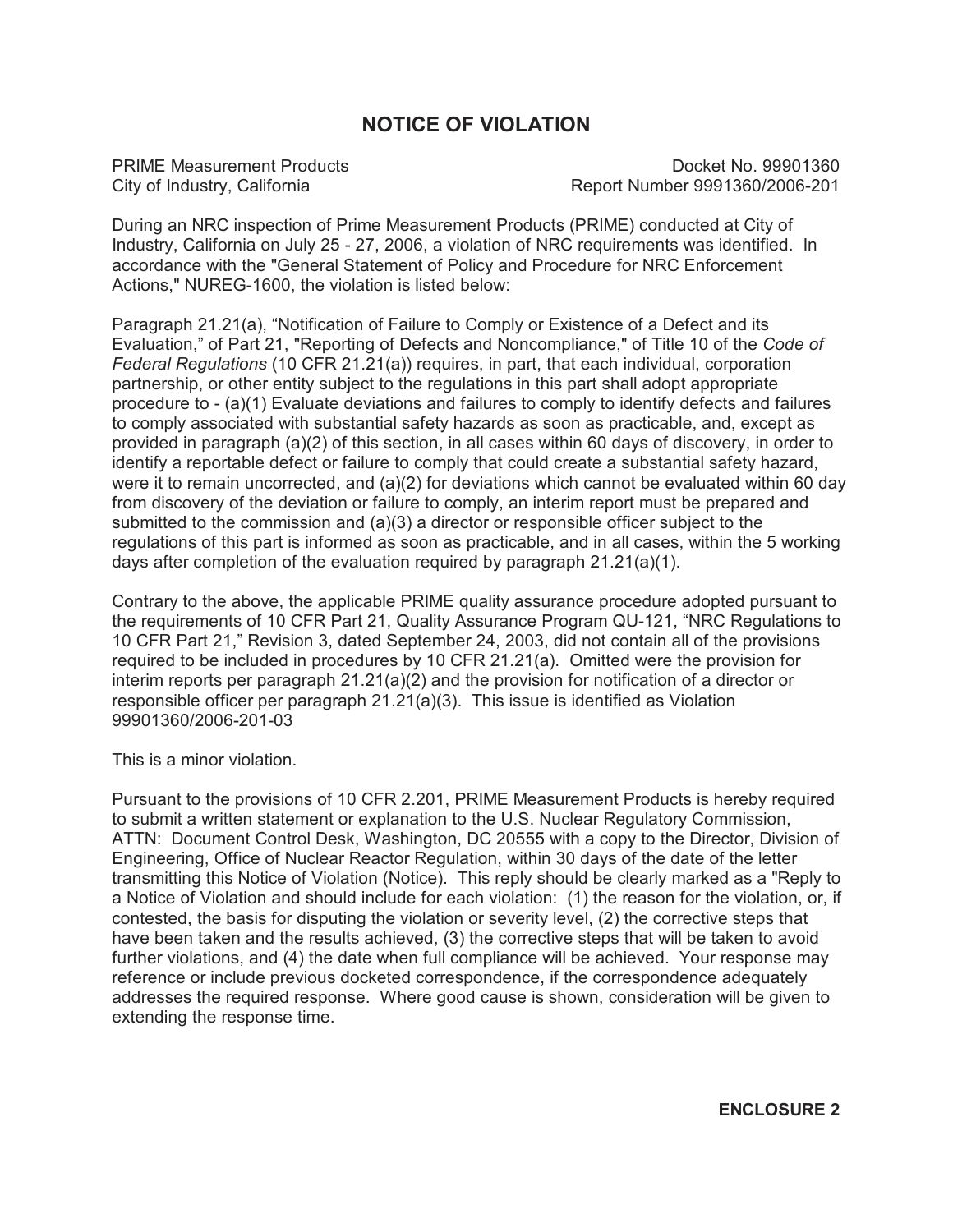If you contest this enforcement action, you should also provide a copy of your response, with the basis for your denial, to the Director, Office of Enforcement, United States Nuclear Regulatory Commission, Washington, DC 20555-0001.

Because your response will be made available electronically for public inspection in the NRC Public Document Room or from the NRC's document system (ADAMS), accessible from the NRC Web site at http://www.nrc.gov/reading-rm/adams.html, to the extent possible, it should not include any personal privacy, proprietary, or safeguards information so that it can be made available to the public without redaction. If personal privacy or proprietary information is necessary to provide an acceptable response, then please provide a bracketed copy of your response that identifies the information that should be protected and a redacted copy of your response that deletes such information. If you request withholding of such material, you must specifically identify the portions of your response that you seek to have withheld and provide in detail the bases for your claim of withholding (e.g., explain why the disclosure of information will create an unwarranted invasion of personal privacy or provide the information required by 10 CFR 2.790(b) to support a request for withholding confidential commercial or financial information). If safeguards information is necessary to provide an acceptable response, please provide the level of protection described in 10 CFR 73.21.

In accordance with 10 CFR 19.11, you may be required to post this Notice within two working days.

Dated this  $5<sup>th</sup>$  day of October, 2006.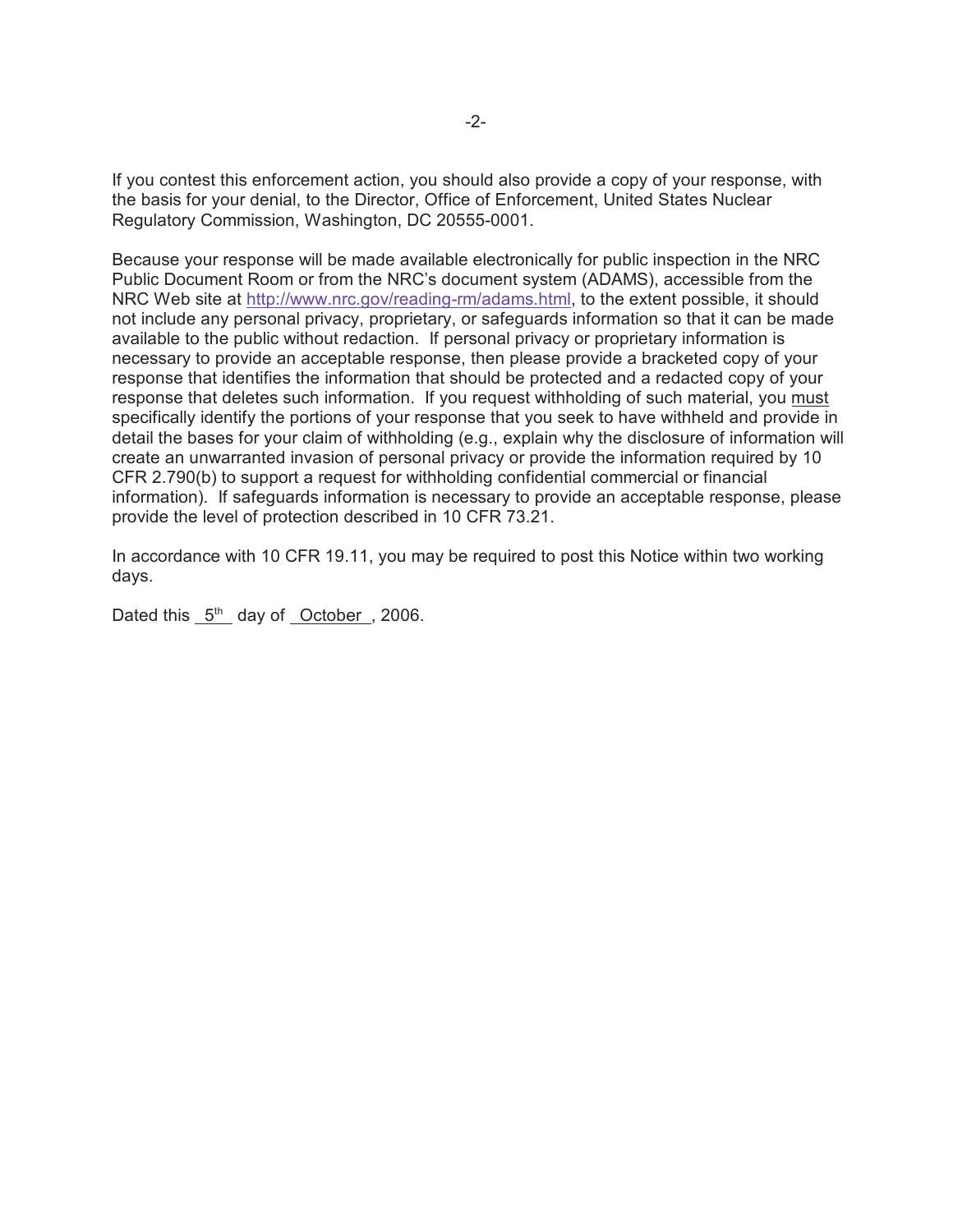# **U.S. NUCLEAR REGULATORY COMMISSION OFFICE OF NUCLEAR REACTOR REGULATION**

| <b>COMPANY:</b>     | <b>PRIME Measurement Products</b><br>900 S. Turnbull Canyon Rd<br>P.O. Box 1882<br>City of Industry, CA 91749                      |            |
|---------------------|------------------------------------------------------------------------------------------------------------------------------------|------------|
| <b>CONTACT:</b>     | Thomas Roide, Quality Manager<br><b>PRIME Measurement Products</b><br>(626) 961-2547 ext. 252                                      |            |
| DATES:              | July 25 - 27, 2006                                                                                                                 |            |
| <b>REPORT NO:</b>   | 99901360/2006-201                                                                                                                  |            |
| <b>INSPECTORS:</b>  | Bill Rogers, NRR/DE/EQVB<br>Kamalakar Naidu, NRR/DE/EQVB<br>Hukam Garg, NRR/DE/EICB<br>Stephen Alexander, NRR/DRA/APOB             |            |
| <b>APPROVED BY:</b> | (/RA by H. Hamzehee)                                                                                                               | 10/05/2006 |
|                     | Hossein Hamzehee, Chief<br><b>Quality &amp; Vendor Branch B</b><br>Division of Engineering<br>Office of Nuclear Reactor Regulation | Date       |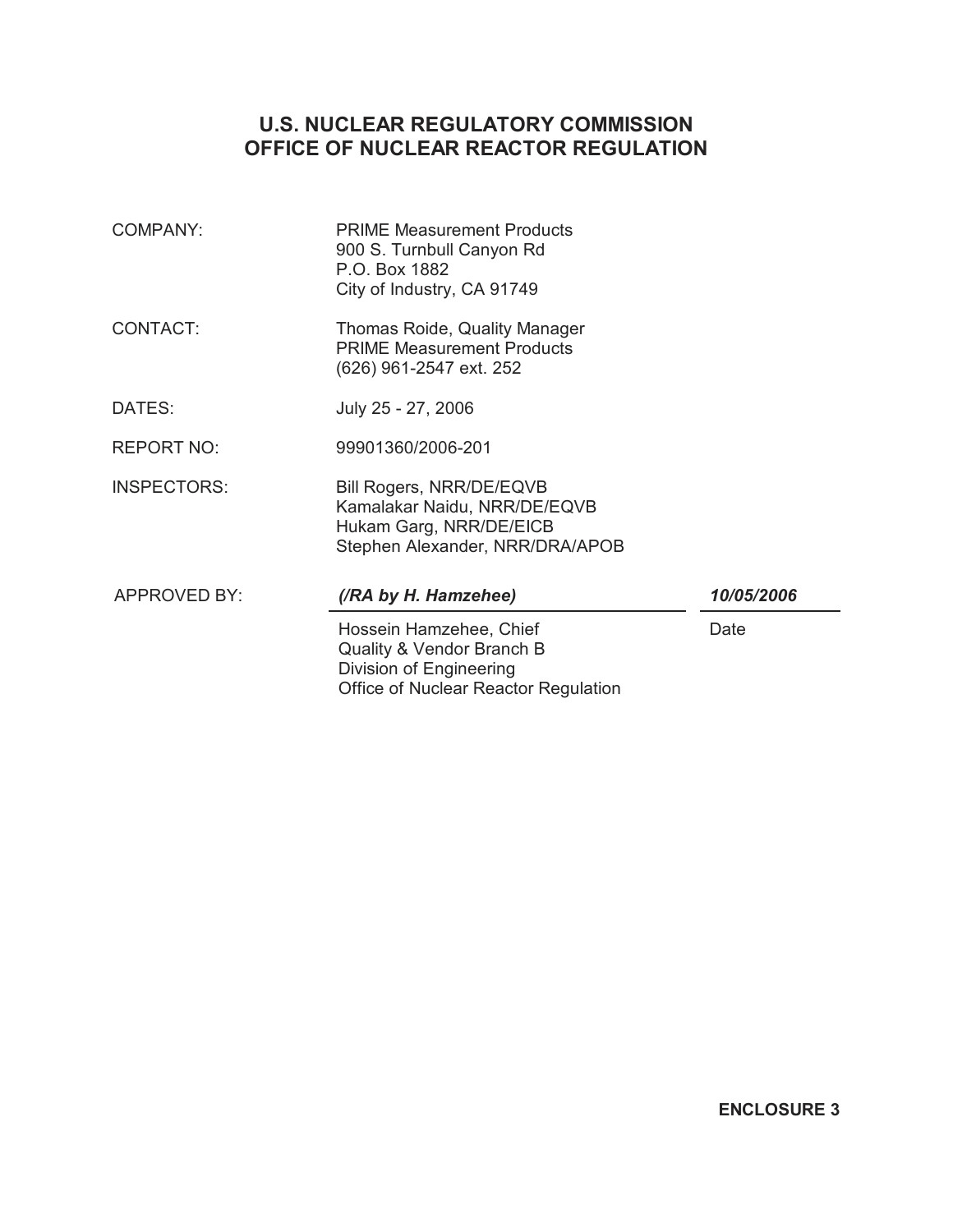## **1.0 INSPECTION SUMMARY**

On July 25 - 27, 2006, the U.S. Nuclear Regulatory Commission (NRC) performed an inspection at the PRIME Measurement Products (PRIME) facility in City of Industry, California (PRIME was formerly known as Barton and ITT-Barton). The purpose of the inspection was to verify compliance with the regulations contained in 10 CFR Part 50, Appendix B, "Quality Assurance Criteria for Nuclear Power Plants and Fuel Reprocessing Plants," and 10 CFR Part 21, "Reporting of Defects and Noncompliance."

The inspection focused on selected portions of the PRIME quality assurance program and the implementation of the program used in the design and manufacture of safety-related and environmentally qualified gauge pressure and differential pressure transmitters.

## 1.1 Nonconformances

Nonconformance 99901360/2006-201-01 is discussed in Section 3.1. Nonconformance 99901360/2006-201-02 is discussed in Section 3.2.

## 1.2 Violations

Violation 99901360/2006-201-01 is discussed in Section 3.3.

## **2.0 STATUS OF PREVIOUS INSPECTION FINDINGS**

Previous inspection findings were not reviewed during this inspection.

## **3.0 INSPECTION FINDINGS AND OTHER COMMENTS**

- 3.1 Connector Assembly External Lead Wire Defect and Corrective Actions
- a. Inspection Scope

The inspectors reviewed PRIME's activities related to the manufacture of environmentally qualified pressure and differential pressure transmitter connector assemblies. The inspectors reviewed PRIME's connector assembly manufacturing process to determine how it related to the defective connector assemblies discussed in Information Notice 2006-14, "Potentially Defective External Lead-Wire Connections in Barton Pressure Transmitters" and to review corrective actions taken or planned.

## b. Observations and Findings

PRIME supplies environmentally qualified pressure and differential pressure transmitters to the commercial nuclear power industry. The subject transmitters are Barton Model 763 and 763A pressure transmitters and Barton Model 764 differential pressure transmitters. On May 18, 2006, PRIME issued an advisory letter to all affected licensees recommending that all Model 763, 763A, and 764 transmitter connector assemblies manufactured after May 1982 be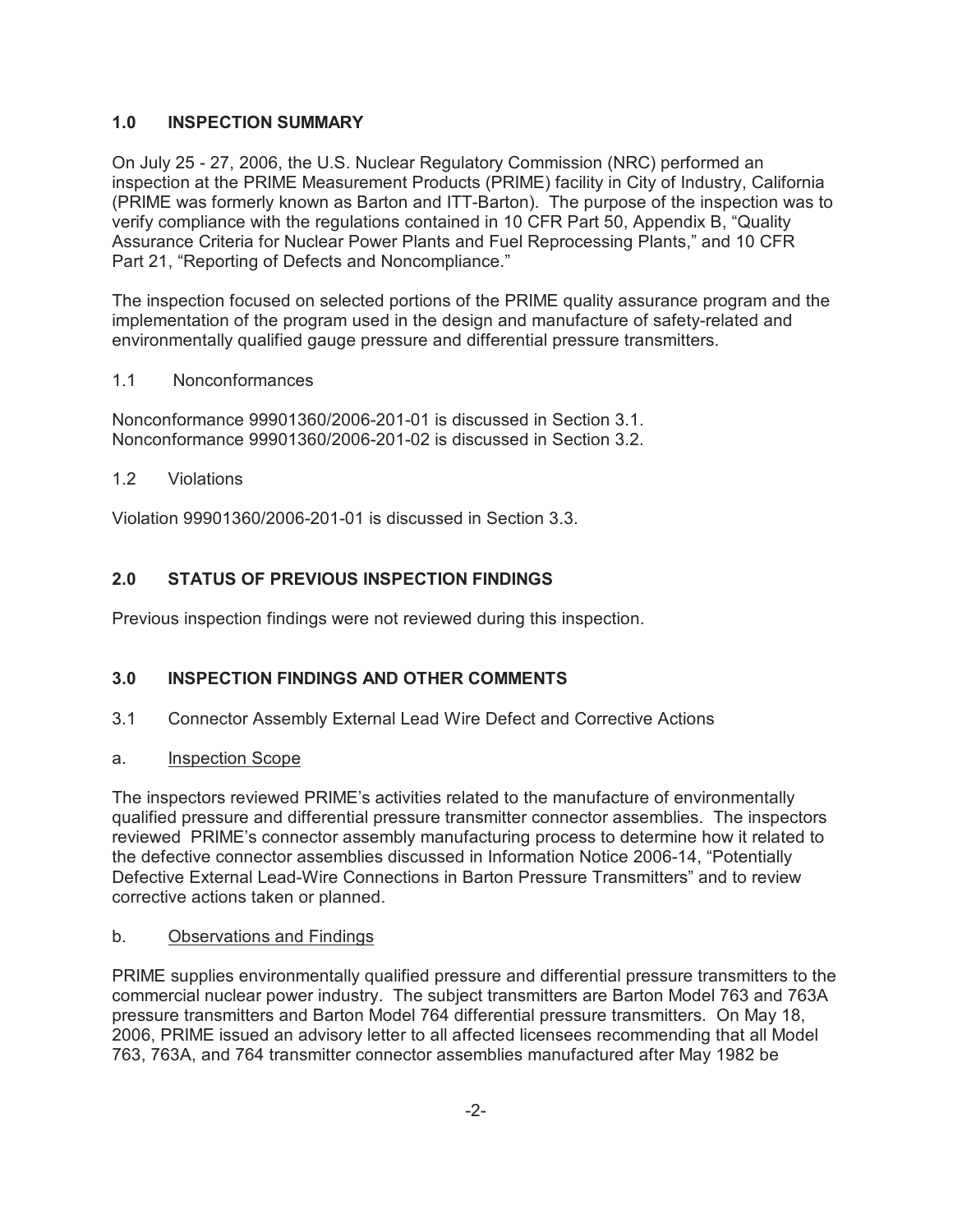mechanically tested and inspected for exposure of the external lead wire bare conductors at the surface of the connector assembly. PRIME stated that connector assemblies manufactured before May 1982 were assembled with heat-shrink sleeving over the individual external lead wires extending into the epoxy potting material and were not considered susceptible to the condition described in the PRIME advisory letter.

#### Description of the Connector Assembly

Barton Model 763, 763A, and 764 transmitters use connector assemblies which are threaded into the transmitters and pass the electrical signal from the transmitter's internal measuring device to external lead wires which are subsequently connected to plant cabling in order to provide a pressure or differential pressure signal for indication and control. The connector assembly consists of a metal barrel which contains a hermetic gland seal, soldered in place, with pass-through pins which connect to the internal leads (inside the transmitter) and to the Tefzel-insulated external lead wires (outside the transmitter). Two external lead wires are soldered to the pass-through pins and the connector assembly is filled with an epoxy potting material (Epoxylite 6203) which covers the soldered connections of the external lead wires. The connector assembly is baked in an oven to cure the epoxy. Additionally, a short length of Kynar heat-shrink sleeving is used to cover both the wires to provide support and to provide physical protection of the external lead wires during installation (Note: this is not the heatshrink sleeving which covers the individual external lead wires and extends into the epoxy potting material discussed below).

Connector assemblies manufactured before January 1982 were configured with Polyolefin heatshrink sleeving placed over the individual external lead wires. This heat-shrink sleeving extended into the epoxy potting material to the bottom of the enclosure, completely covering the soldered connection of the external lead wire and the pass-through pin. The heat-shrink sleeving was then heated in order to cause it to shrink and physically conform to the shape of the external lead wire and the soldered connection. The connector assembly cavity was then filled with the epoxy potting material, covering the portion of the heat-shrink sleeving within the connector assembly cavity. The transmitter connector assemblies with Polyolefin heat-shrink sleeving over the individual external lead wires extending into the epoxy potting material were environmentally qualified to the requirements of IEEE Standard 323-1974, "IEEE Standard for Qualifying Class 1E Equipment for Nuclear Power Generating Stations," as endorsed by NRC Regulatory Guide 1.89.

In January 1982, PRIME (Barton) changed the connector assembly design to replace the Polyolefin heat-shrink sleeving with Kynar heat-shrink sleeving over the individual external lead wires. In May of 1982, PRIME (Barton) eliminated the Kynar heat-shrink sleeving over the individual external lead wires (PRIME's/Barton's basis for removal of the heat-shrink sleeving from the individual external lead wires is discussed in Section 3.2 of this report).

In November 2005, during the reinstallation of pressure transmitters at the Beaver Valley Nuclear Power Plant (BVNP) following service at PRIME, PRIME engineering personnel observed a severed external lead wire on a connector assembly. In addition, during cleaning activities on similar transmitters at the PRIME facility, PRIME observed an additional pressure transmitter which had a severed external lead wire. The wires were severed at the point of entry into the epoxy potting material and were found without insulation. PRIME then inspected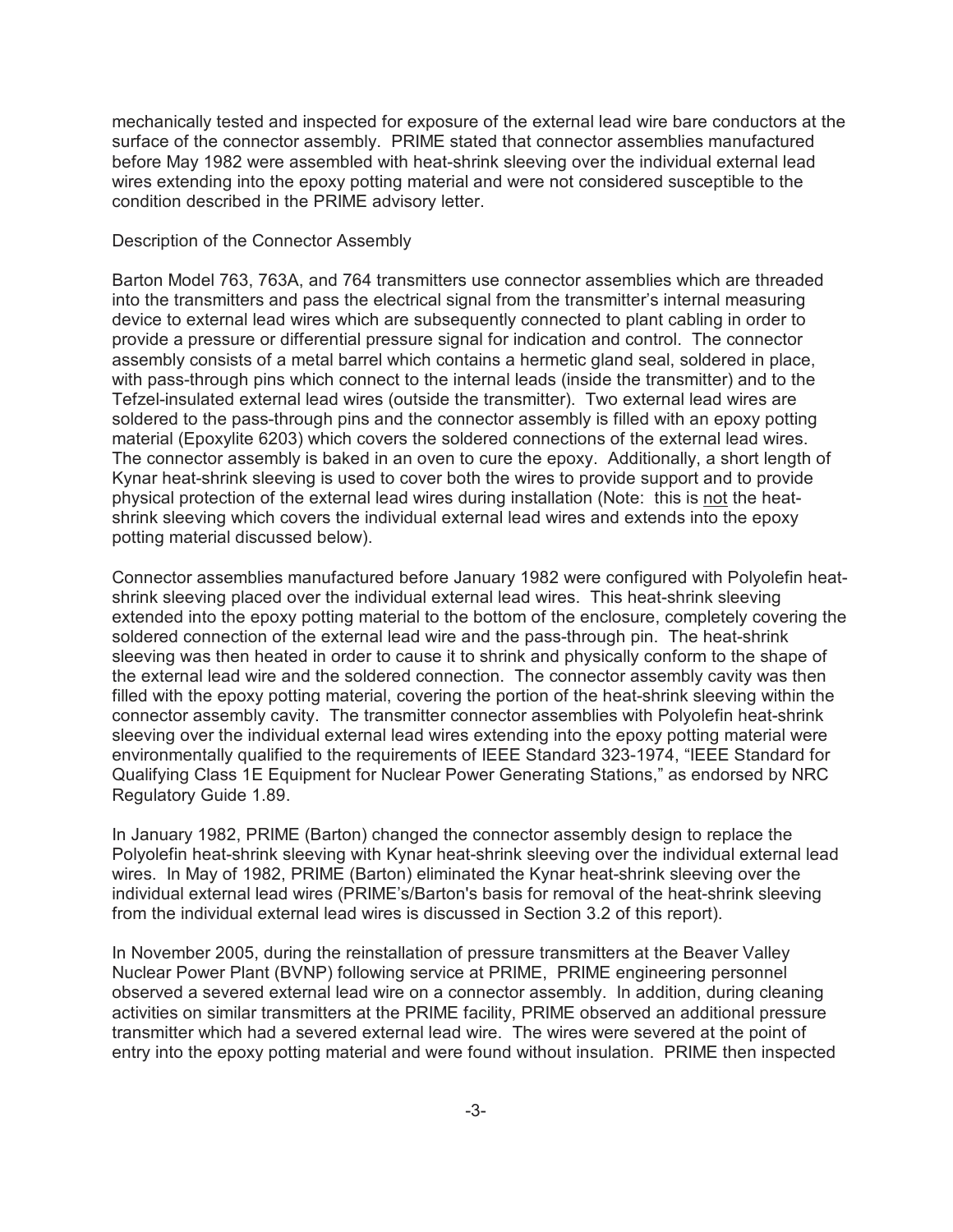transmitter connector assemblies in the factory inventory and identified a pressure transmitter connector assembly with an external lead wire having an exposed bare conductor.

PRIME indicated during the inspection that a personnel change in 2005 had resulted in the use of inadequately trained and experienced personnel to manufacture the transmitter connector assemblies. The new manufacturing personnel did not ensure that the insulation of the external lead wire extended in to the solder joint before the cavity was filled with the epoxy potting material. This resulted in external lead wires which were susceptible to having insulation pulled from the epoxy potting due to stress which occurred during the normal manufacturing process or the installation of the transmitters in the field. This resulted in two types of degraded conditions: (1) the external lead wire being severed from the connector assembly or (2) the insulation on the external lead wire being pulled away from the epoxy potting material resulting in an exposed bare conductor where the external lead wire exits the epoxy potting material. PRIME also determined that the weight of the long external lead wires (8 feet, 15 feet, or 60 feet) may have contributed to the stress at the point where the external lead wires exit the epoxy potting material.

### Review of Manufacturing Records

The NRC inspectors determined that from May of 1982 until May of 2006, connector assemblies were manufactured from a Bill of Materials, without the use of written manufacturing instructions. In addition, the quality control inspections performed during this period did not have specified acceptance criteria. The NRC inspectors determined that the lack of documented manufacturing instructions or quality control inspection criteria contributed to the defective pressure transmitter connector assemblies being provided to NRC licensees. Failure to have documented manufacturing instructions or quality control inspections procedures with acceptance criteria for activities affecting quality was identified as a nonconformance contrary to Criterion V of 10 CFR Part 50, Appendix B. (Nonconformance 99901360/2006-201-01)

#### PRIME Actions Taken To Correct Manufacturing and Inspection Deficiencies

In its Nuclear Industry Advisory letter dated May 18, 2006, PRIME stated that it had initiated improvements to the connector assembly manufacturing and inspection processes. The NRC inspectors determined that PRIME engineers had prepared, for example, Drawing MAIO-4001, Model 764, Connector Assembly Manufacturing Instructions, dated May 25, 2006. In this document, PRIME provided detailed instructions for the assembly of the transmitter connector assemblies which included items such as the following:

- . Stripping the minimum length of the insulation on the external lead wires.
- Soldering the external lead wires utilizing special assembly fixtures and soldering systems.
- ! Verification of the adequacy of the depth of penetration of the external lead wire insulation into the epoxy potting material by ensuring the following: (1) the end of the external lead wire insulation is below the level of the top of the pass-through pins, (2) adequate clearance exists between the wire and the wall of the connector assembly, and (3) acceptable continuity values exist for the external lead wires.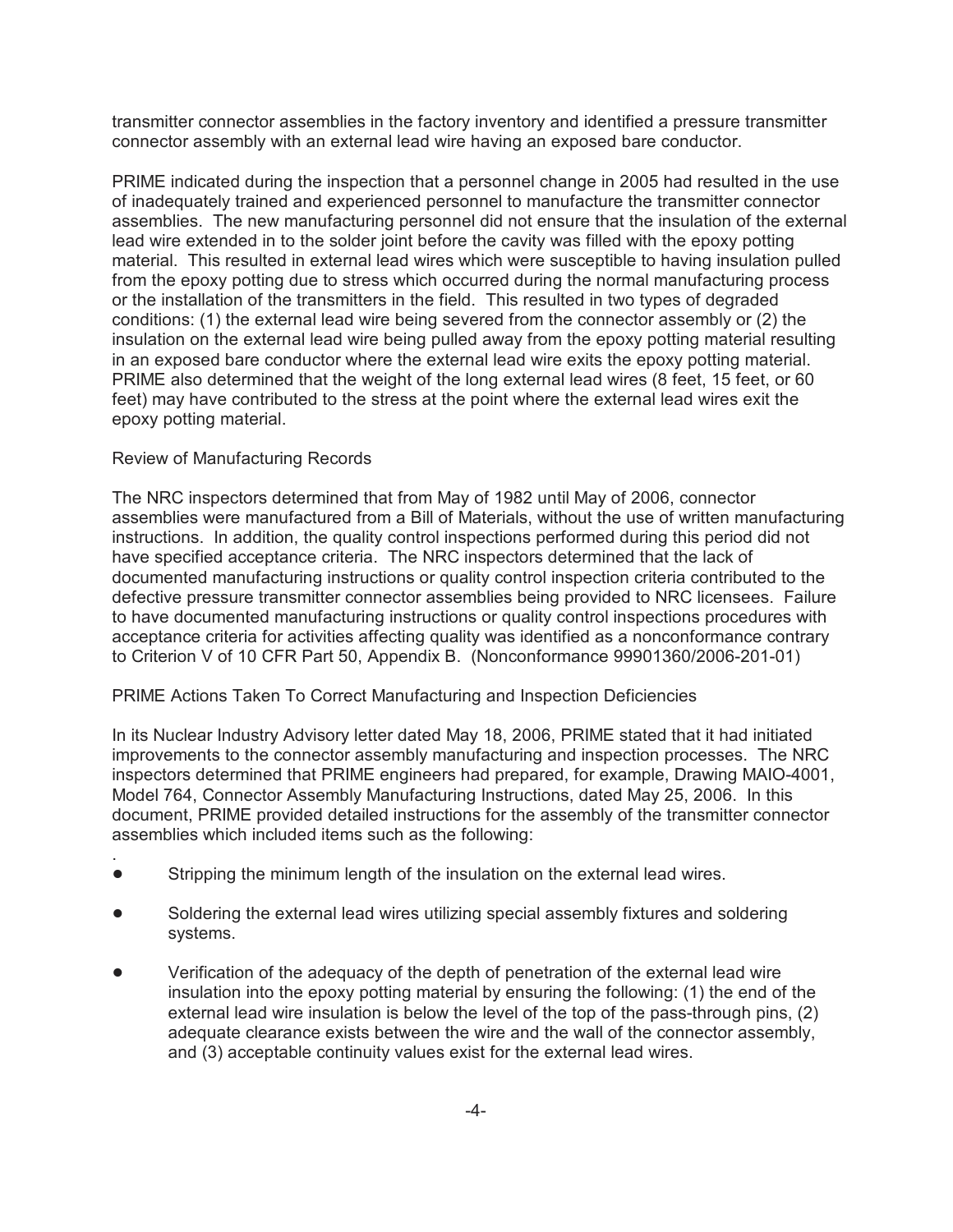- ! Verification of adequate coverage of the epoxy potting material over the external lead wires.
- ! Verification of acceptable value of insulation resistance of the external lead wires.
- Performance of final inspections to verify that the epoxy potting material is free of voids.

The NRC inspectors reviewed the manufacturing documents, inspection documents and associated drawings and observed the manufacture of a 763/764 transmitter connector assembly.

## c. Conclusions

The NRC inspectors concluded that lack of documented manufacturing instructions and quality control inspection criteria contributed to the defective transmitter connector assemblies being provided to NRC licensees and was identified as a nonconformance to 10 CFR Part 50, Appendix B. The inspectors also concluded that PRIME had initiated improvements to the connector assembly manufacturing and inspection processes to address the previously inadequate manufacturing and inspections. Nonconformance 99901360/2006-201-01 was identified.

- 3.2 Connector Assembly Environmental Qualification
- a. Inspection Scope

The inspectors reviewed the environmental qualification activities of the Barton Model 763 and 763A pressure transmitters and the Barton Model 764 differential pressure transmitters. The inspection emphasis was on the qualification of the connector assemblies manufactured subsequent to May 1982 which were the subject of Information Notice 2006-14.

## b. Observations and Findings

Review of the Environmental Qualification of Barton Transmitter Connector Assemblies

Prior to January of 1982, the Tefzel-insulated external lead wires in a transmitter connector assembly were individually covered with Polyolefin heat-shrink sleeving that covered the solder joint of the external lead wire and pass-through pin and extended outside the connector assembly for about two inches, before the external cavity was filled with epoxy potting material. This configuration was environmentally qualified by Barton using a loss-of-coolant accident (LOCA) and high-energy line break (HELB) simulation performed for Barton by Westinghouse at their Forest Hills Laboratory. In January of 1982, Barton made a design to the connector assembly in which the Polyolefin heat-shrink sleeving was replaced with Kynar heat-shrink sleeving. The design change was reconciled with the previous environmental qualification because it was only a change of material and the new material, Kynar, was determined on the basis of its own separate qualification to be superior to the original material in its ability to withstand all the effects of a design-basis accident harsh environment. However, some of the test specimens with heat shrink sleeving in the original qualification LOCA and HELB simulation had exhibited anomalies during the testing. The transmitter output signals were erratic during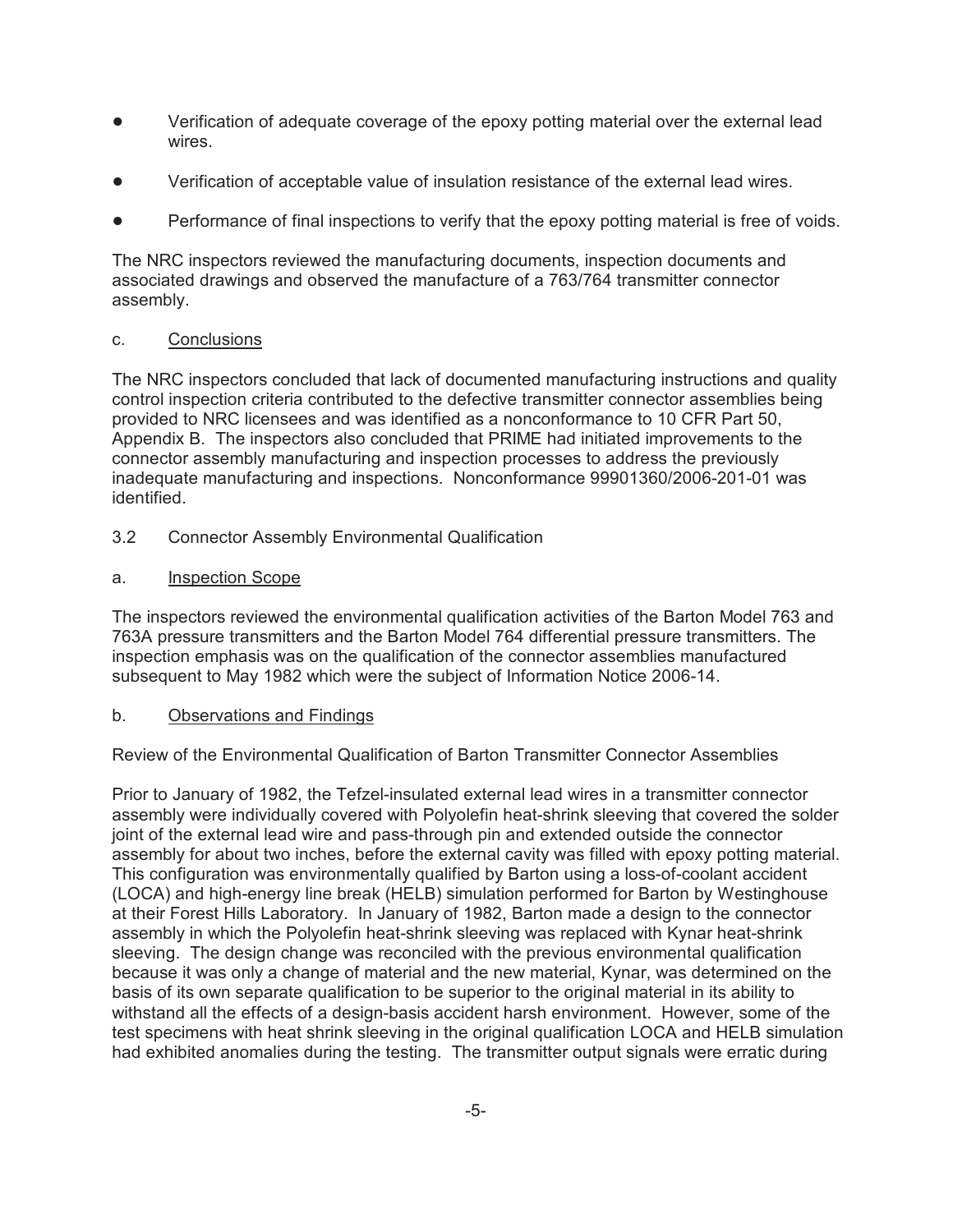the most severe portions of the test and moisture was observed weeping out of the external lead wire insulation external to the test chamber. Barton determined that these anomalies were the result of a test artifact due to the transmitter external lead wires exiting through a seal in the test chamber and being terminated outside the chamber. This configuration set up a differential pressure across the test chamber seal of about 80 psi (the difference between the LOCA and HELB test pressure and atmospheric pressure outside the test chamber). Dissection of some specimens showed that the excessive differential pressure had forced steam and chemical spray from inside the test chamber, past the epoxy potting material in the transmitter connector assembly, into the ends of the external lead wires (between the external lead wire conductor and the Tefzel insulation), and finally to outside the test chamber where the moisture seeped from the ends of the external lead wires. Barton concluded that this differential pressure would not be expected to be present in a plant installation since the transmitter external lead wires are terminated inside containment at the containment electrical penetration assemblies. Barton demonstrated, with additional testing, that the anomalies did not occur when the test set up was altered to remove the differential pressure to more closely simulate the plant installation. The NRC inspectors concluded that the anomaly had been adequately analyzed and dispositioned and would not be applicable to NRC licensees' pressure or differential pressure transmitter applications required to be environmentally qualified in accordance with 10 CFR 50.49.

In addition, Barton had determined that the heat-shrink sleeving over the individual lead wires created a tiny air-filled cavity in the vicinity of the external lead wire and pass-through pin solder joints because, even when shrunk, the heat-shrink sleeving cannot completely conform to the shapes it encloses. This cavity would be at or near atmospheric pressure except for increases due to heating, but still much less than LOCA or HELB peak pressure. The resultant pressure difference could still conceivably drive LOCA steam and spray chemicals between the sleeving and the insulation into the cavity, thus providing a potentially conductive path for leakage of electrical current from pin to pin and from the pins to ground in the harsh accident environment. Primarily for this reason, Barton decided that removal of the heat-shrink sleeving would be a design improvement in terms of harsh environment performance reliability. Therefore, subsequent to the May 1982 design change, the connector assemblies for Barton Model 763, 763A and 764 transmitters were manufactured without heat-shrink sleeving over the individual external lead wires extending into the epoxy potting material.

During the review of this issue, the NRC found that although Barton had determined by means of reasoning and engineering judgement that the removal of the heat-shrink sleeving from the individual external lead wires should represent an improvement in the harsh environment performance reliability of the transmitter connector assemblies. However, the company, now called PRIME, could not produce documentation indicating that the qualification of the design without heat-shrink sleeving on the individual external lead wires had been demonstrated or even undertaken to the level of rigor prescribed by Regulatory Guide 1.89, "Environmental Qualification of Certain Electric Equipment Important to Safety for Nuclear Power Plants," and as described in IEEE Standard 323-1974 and other applicable industry standards. Failure to demonstrate the environmental qualification of the post-May 1982 transmitter connector assemblies, without heat-shrink sleeving on the individual external lead wires extending into the epoxy material, was identified as a nonconformance contrary to Criterion III of 10 CFR Part 50, Appendix B. (Nonconformance 99901360/2006-201-02)

It should be noted that the issue concerning environmental qualification does not apply to transmitter connector assemblies supplied by Barton (PRIME) or Westinghouse which were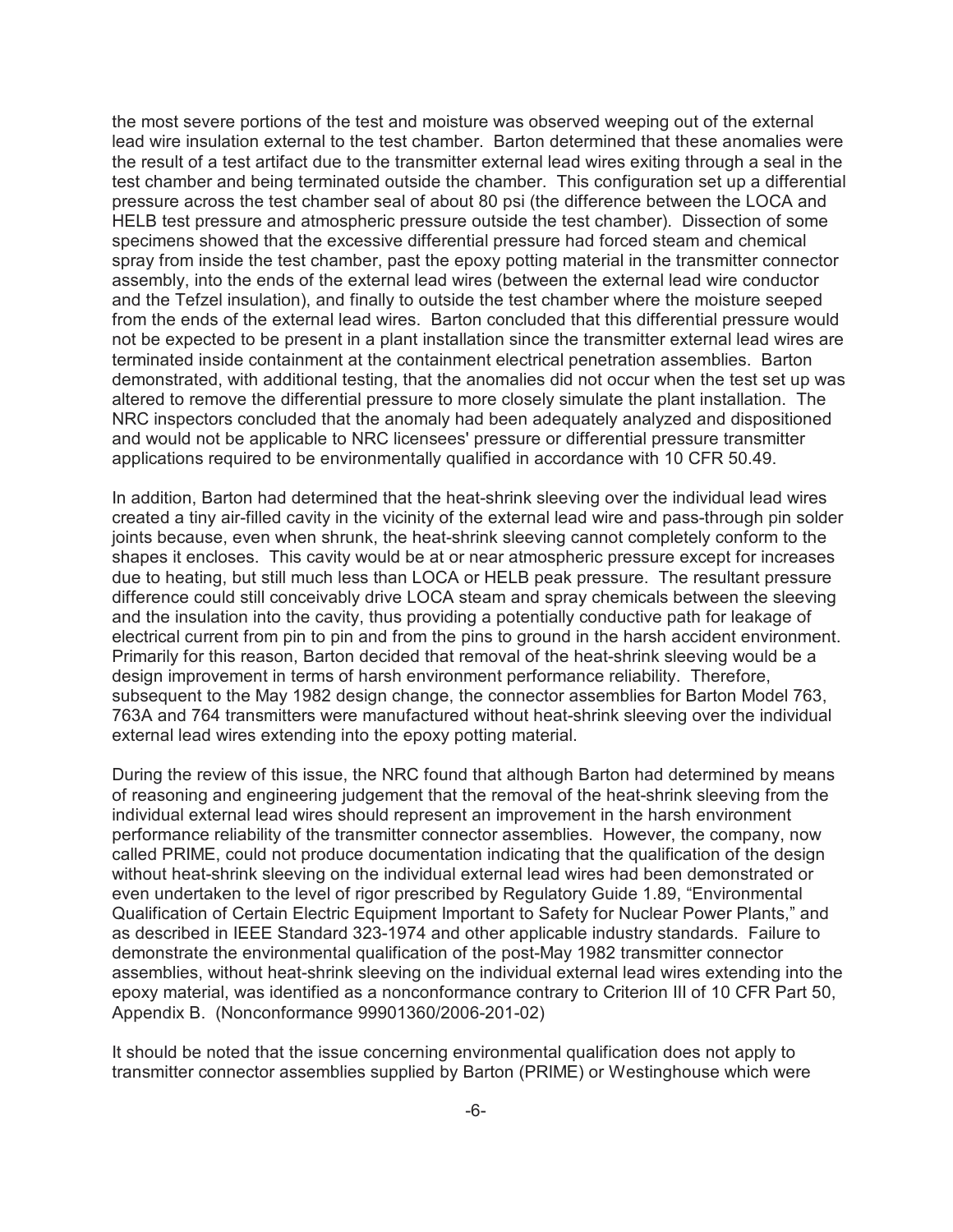manufactured prior to the May 1982 design change, with heat-shrink sleeving over the individual external lead wires extending into the epoxy potting. In addition, transmitters of the Models in question manufactured prior to May of 1982 may have had the connector assemblies replaced with the post-May 1982 connector assembly design either in the field or at PRIME during maintenance or repair activities.

Review of Purchase Orders Including Environmental Qualification Specifications

The NRC inspectors reviewed selected purchase orders (PO) and determined that PRIME was supplying pressure and differential pressure transmitters, with the post-May 1982 design connector assemblies, which did not have heat-shrink sleeving on the individual external lead wires that penetrated the epoxy potting, as environmentally qualified equipment to NRC licensees and other customers. Examples of the PO's reviewed include:

- ! Entergy Nuclear Operations PO 579585, dated June 20, 2006, which included four 0764-1221B type connector assemblies. PO specifications included IEEE Standard 323-1974 for use in nuclear power plants QA category 1 harsh environment as documented in Barton Test Report No. R3-763-6 (Model 763) or Test Report No. R3-764-9 (Model 764) (intended for an environmentally qualified application at Fitz Patrick).
- Exelon PO 34940, dated March 31, 2006, which included one M764 electric transmitter housing. PO specifications included IEEE Standard 323-1974 for use in nuclear power plants in harsh environment (intended for an environmentally qualified application at Quad Cities).
- ! Westinghouse Electric, Repair & Replacement Services Center PO 4500191626, dated March 1, 2006, which included two Barton Model 764 differential pressure transmitters. PO specifications included Westinghouse certificates of environmental qualification WCAP-8687, Supplement 2 EQTR EO3A, Revision 2; WCAP-8687, Supplement 2 EQTR E03A, Addendum 1, Revision 0; and WCAP-8587, Supplement 1 EQDESE-3A, Revision 5 (intended for an environmentally qualified application at Wolf Creek).

## c. Conclusions

The NRC inspectors reviewed selected PO's, and determined that PRIME was providing transmitter connector assemblies to NRC licensees and other customers in accordance with POs specifying the requirements of IEEE Standard 323-1974 and Westinghouse environmental qualification reports. Based on the documentation reviewed and discussion with PRIME management and staff, the NRC inspectors concluded that PRIME could not produce documentation that indicated that the current design of the transmitter connector assembly in production since the May 1982 design change, which do not have heat-shrink sleeving over the individual external lead wires extending into the epoxy potting material, had been demonstrated to be environmentally qualified. Nonconformance 99901360/2006-201-02 was identified.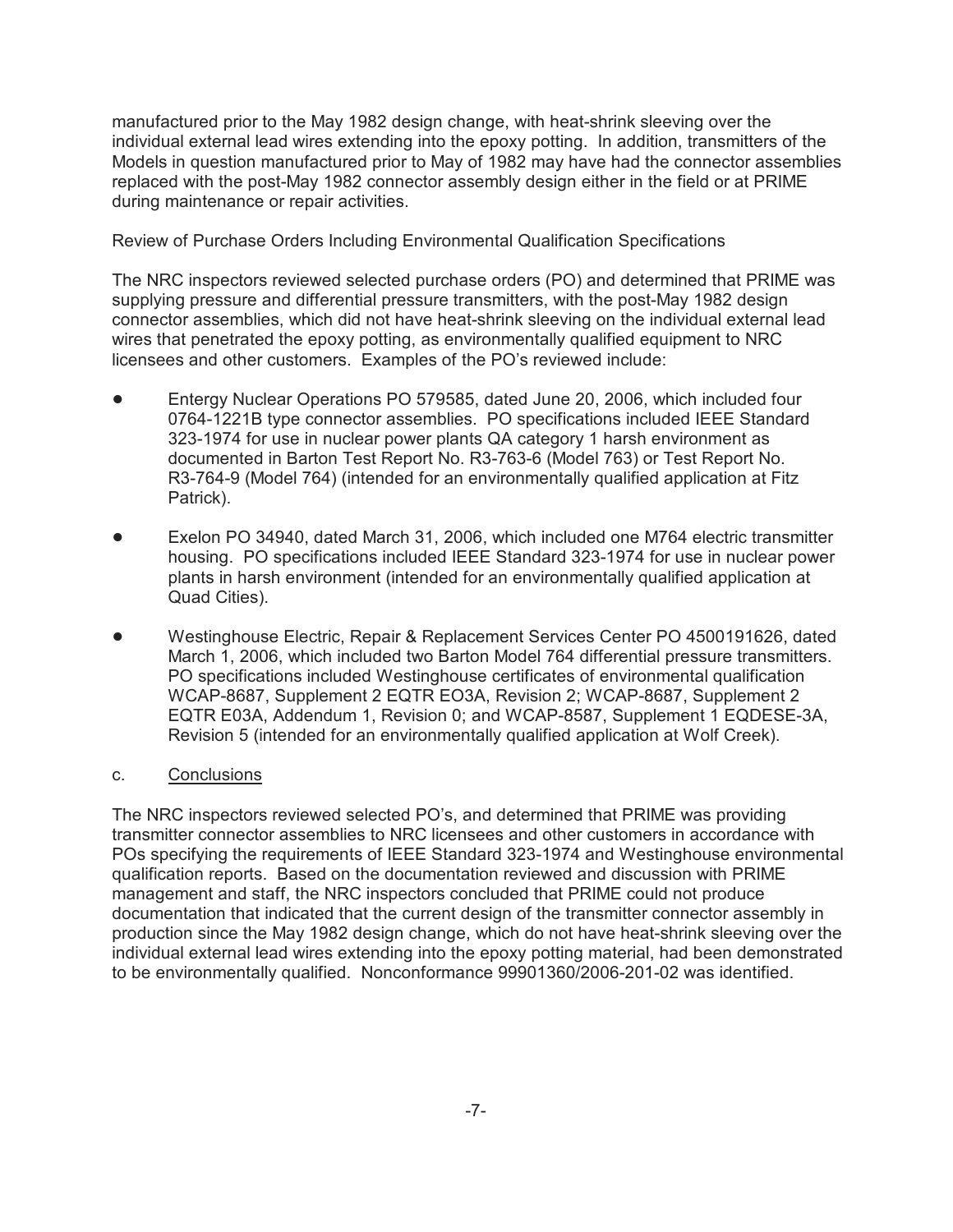## 3.3 10 CFR Part 21 Program

## a. Inspection Scope

The NRC inspectors reviewed PRIME Quality Assurance Program (QAP) procedure QU-121, "NRC Regulations to 10CFR Part 21," and associated documents related to the implementation of its program.

## b. Observations and Findings

The NRC inspectors reviewed QU-121 which was developed to implement the requirements of 10 CFR Part 21. QU-121 provided PRIME employees with information concerning the basic requirements of 10 CFR Part 21 and its applicability to vendors and NRC licensees. In addition, the document defined important concepts such as basic component, deviation, defect, discovery and evaluation. However, the NRC inspectors determined that QU-121 did not contain all of the provisions required to be included in Part 21 procedures, as specified by 10 CFR 21.21(a). The provisions required to be procedurealized, but omitted in OU-121, are those in 10 CFR 21.21(a)(2), (for deviations which cannot be evaluated within 60 days from discovery, an interim report must be prepared and submitted in writing to the NRC within 60 days of discovery) and 10 CFR 21.21(a)(3) (a director or responsible officer must be notified of within 5 working days of the completion of an evaluation which identifies a defect or failure to comply associated with a substantial safety hazard). The failure to translate the requirements of 10 CFR 21.21(a)(2) and (a)(3) into the Part 21 procedure in accordance with 10 CFR 21.21(a), was identified as a violation of 10 CFR 21.21(a). (Violation 99901360/2006-201-03)

The NRC inspectors reviewed PRIME documentation of deviations related to Barton Model 763, 763A and 764 transmitters and found that PRIME had determined that it was not capable of performing the evaluation required by 10 CFR 21.21(a)(1), in part because it did not know the specific application by NRC licensees. Therefore, in accordance with 10 CFR 21.21(b), PRIME had notified the affected licensees and other customers of the deviations so that the customers could perform the evaluation. The inspectors noted that the reviews were adequately documented and had been provided to affected licensees and other purchasers within the five working days of determining it was not capable of performing the 21.21(a)(1) evaluation as required by 10 CFR 21.21(b). In addition, the inspectors determined that the review of the deviations related to the severed external lead wires and bare conductors had been accomplished in accordance with the regulations.

## c. Conclusions

The inspectors noted that the 10 CFR Part 21 reviews performed by PRIME were adequately documented and provided to NRC licensees within time limit prescribed by 10 CFR 21.21(b). However, the NRC inspectors concluded that the PRIME 10 CFR Part 21 procedure, QU-121, did not contain all of the provisions required in Part 21 procedures by 10 CFR Part 21.21(a). Accordingly, Minor Violation 99901360/2006-201-03 was identified.